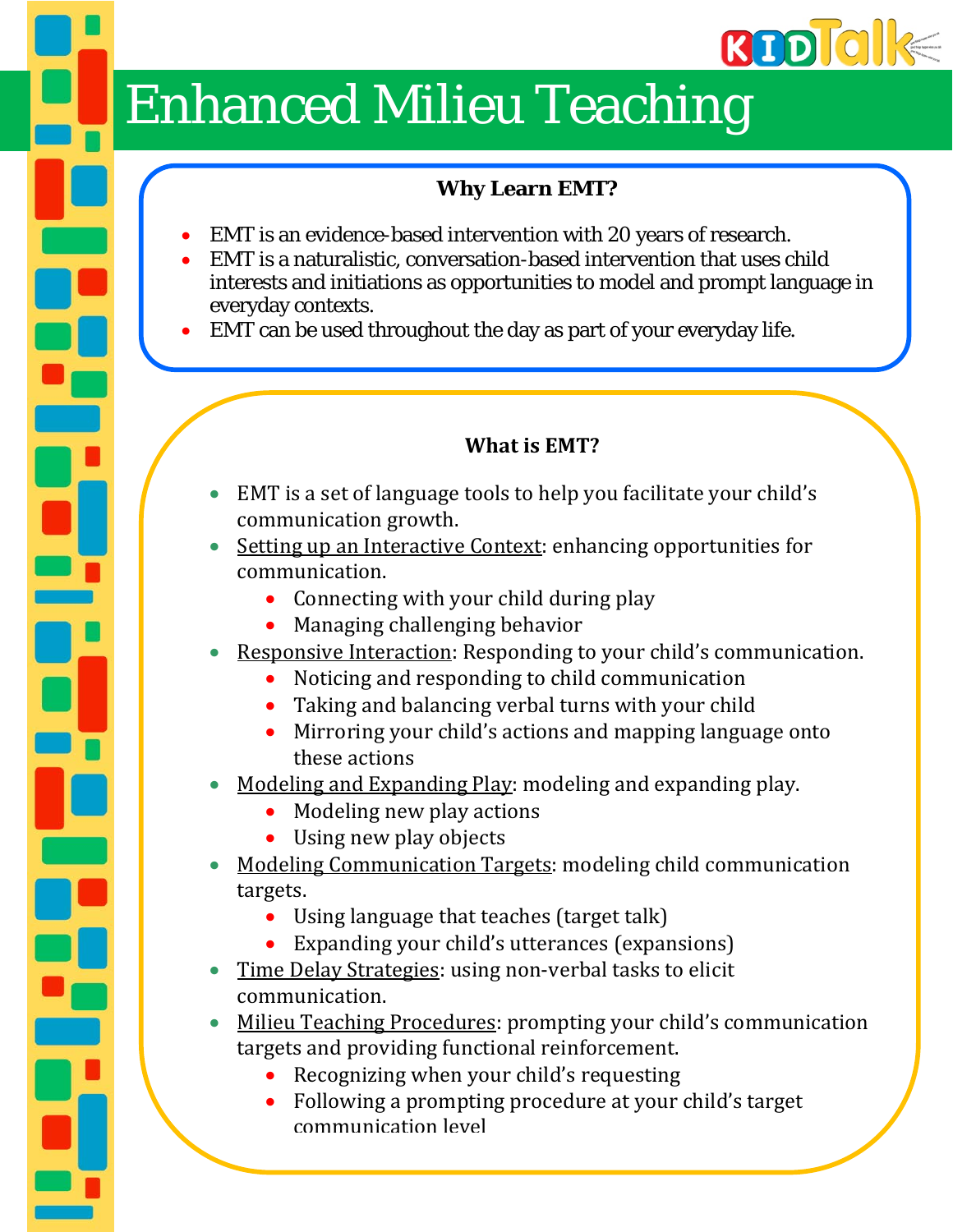

# Learning Language Through Play

### **Why Do We Teach Play?**

- Linking words with engaging activities maximize opportunities for teaching language.
- Choosing toys at the child's play level help keep the child engaged.
- Expanding play activities and objects allows us to use model and teach more language.

### **Play Goals**

- Extend the time your child plays with a toy
	- $\bullet$  More time = more opportunities for language learning
- Expand the different play actions your child does with the same toy.
- More actions = more opportunities for language learning
- Expand the types of toys your child uses
	- More toys= more opportunities for language learning

### **When to Model New Play?**

- When your child is doing the same action with the same object multiple times.
- When your child is doing an undesired action with the toy (e.g., eating play-doh, hitting the baby, mouthing pretend food).

### **How to Model New Play Actions?**

- Continue to follow your child's lead.
- Do what your child does and try to add a different action or object.
- Set a new toy object in sight or model a new action and WAIT and see if your child shows interest.
- If your child shows interest, model a new play action with the object.
- As always, follow your child's lead and if he/she is not interested, try again later with a different object or action.

### **Choosing Toys**

- Choose toys according to your child's play targets and toy preferences
- Use toys that will lengthen engagement and maintain interest
- Items that can be added to any toy set to extend and expand play:
	- Water, sponge, shaving cream Pretend food, utensils, flatware
	- People figures Blocks
- 
-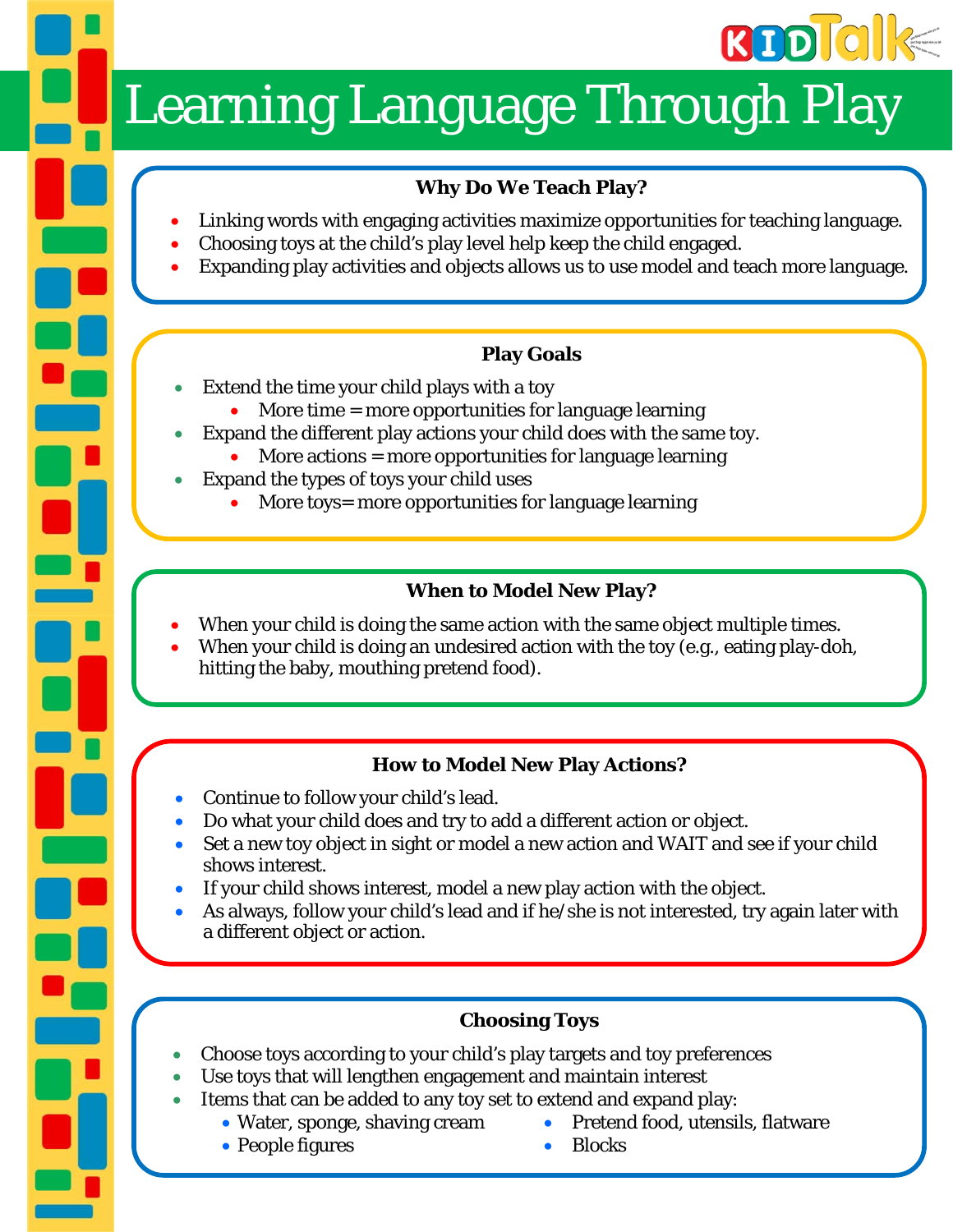

## Prompting Language

### **What is a Prompt?**

- An adult prompt is a signal to the child to do or say something.
- There are four types of prompts, with different levels of adult support:
	- Time delay (waiting for 5 seconds)
		- An overt nonverbal cue for the child to use language
		- The adult uses an expectant look and waits for the child to verbalize before performing the expected action or giving the child a desired object.
		- This offers the least language support.
	- Open prompt (e.g., "what do you want?" "tell me what you want.")
		- The adult gives an open prompt (i.e., no single correct answer).
		- This offers a little more support by verbally cueing the child to verbalize his or her requests.
	- Choice prompt (e.g., "dog eats or dog drinks?")
		- The adult uses a choice prompt that has no single correct answer
		- This offers even more support by including the answer in the question.
	- SAY prompt: "say
		- The parent tells the child exactly what to say "say \_\_\_\_\_\_\_\_\_\_\_\_\_\_\_\_\_\_\_\_\_\_\_\_\_\_\_\_\_
		- This offers the most adult support as it tells the child exactly what to say.

### **Why Prompt Language?**

- Gives children an opportunity to practice language targets during a highly motivating context.
- Gives the child functional practice and reinforcement for communication.

### **When to prompt language?**

- Only when the child is requesting and not using a target.
- Only as one of the many tools (not the only tool) of Enhanced Milieu Teaching.
- No more than 1 times per minute
	- Too many demands may cause the child to become frustrated.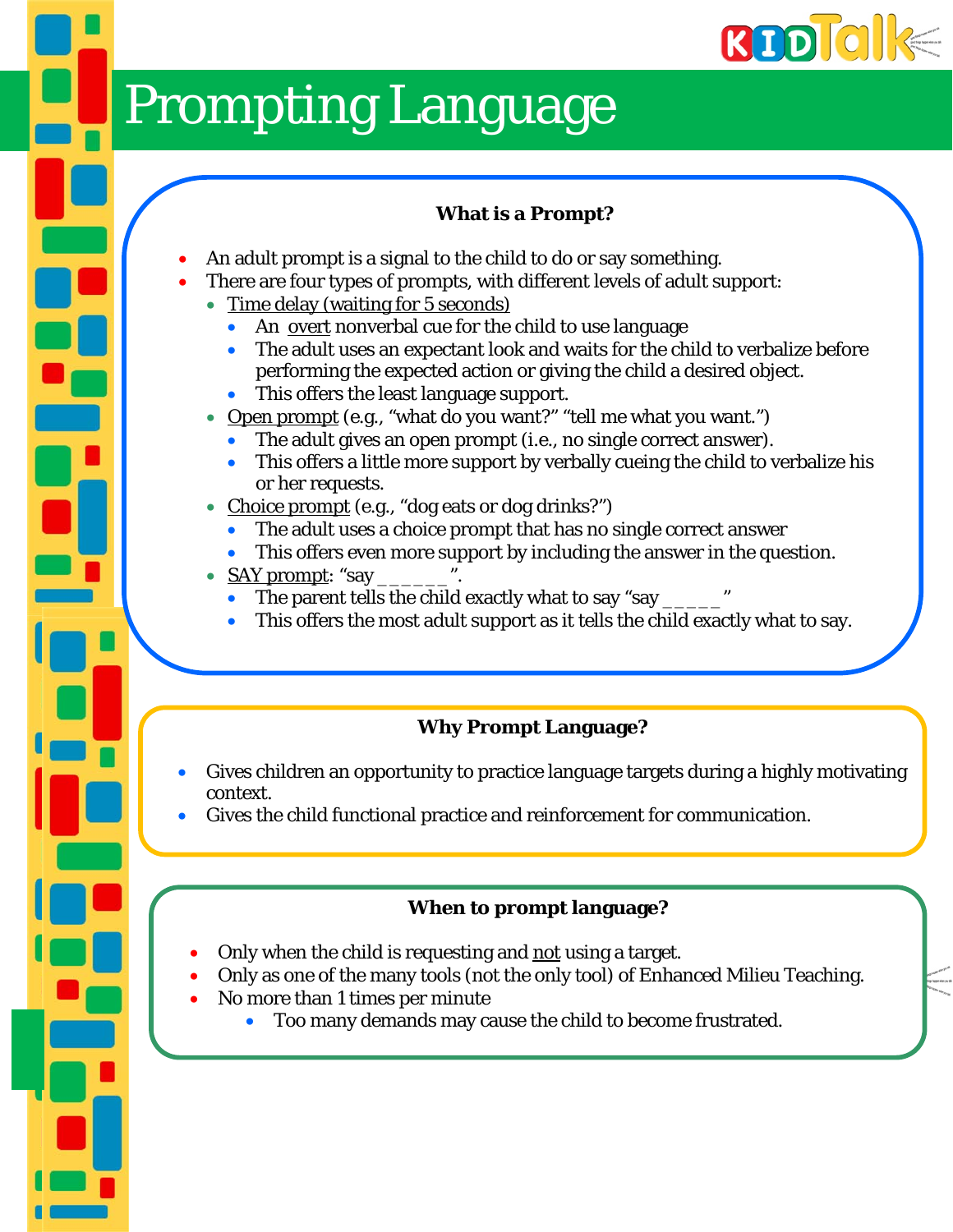

## **Modeling Language**

### **Why Do We Model Language?**

- Children learn language through modeling.
- Contingent modeling that is in response to the child's communication is the most powerful form of modeling.
- Simplifying language to match the child's language targets helps him/her learn language more quickly.

### **Language Goals**

- Increase the rate at which the child communicates.
- Increase the diversity of communication.
- Increase the child's independence.
	- Increase spontaneous communication.
	- Decrease the dependence on adult cues.

### **When to Model Language?**

- After your child communicates (expanding)
	- Respond with a language target
- When you are doing the same action or have the same object as your child.
	- Child: {drives car}
	- Adult: {drives car} car
- While taking communication turns.

### **What Language to Model?**

- We pick targets based on the language the child is already using and what he/she should learn next.
- How does the child communicate now?
	- Gestures, vocalizations
	- Single words
	- 2 words
	- 3 words
	- 4 words

### **Using the Child's Targets**

- 50% of what you say should be one of the child's targets:
	- 1. \_\_\_\_\_\_\_\_\_\_\_\_\_\_\_\_\_\_\_\_ 2. \_\_\_\_\_\_\_\_\_\_\_\_\_\_\_\_\_\_\_\_ 2. \_\_\_\_\_\_\_\_\_\_\_\_\_\_\_\_\_\_\_\_ 3. \_\_\_\_\_\_\_\_\_\_\_\_\_\_\_\_\_\_\_\_
		-
	- 50% should be slightly higher than the child's targets
		- 1-2 words above his/her level
		- All words should be teaching words (nouns, verbs, modifiers)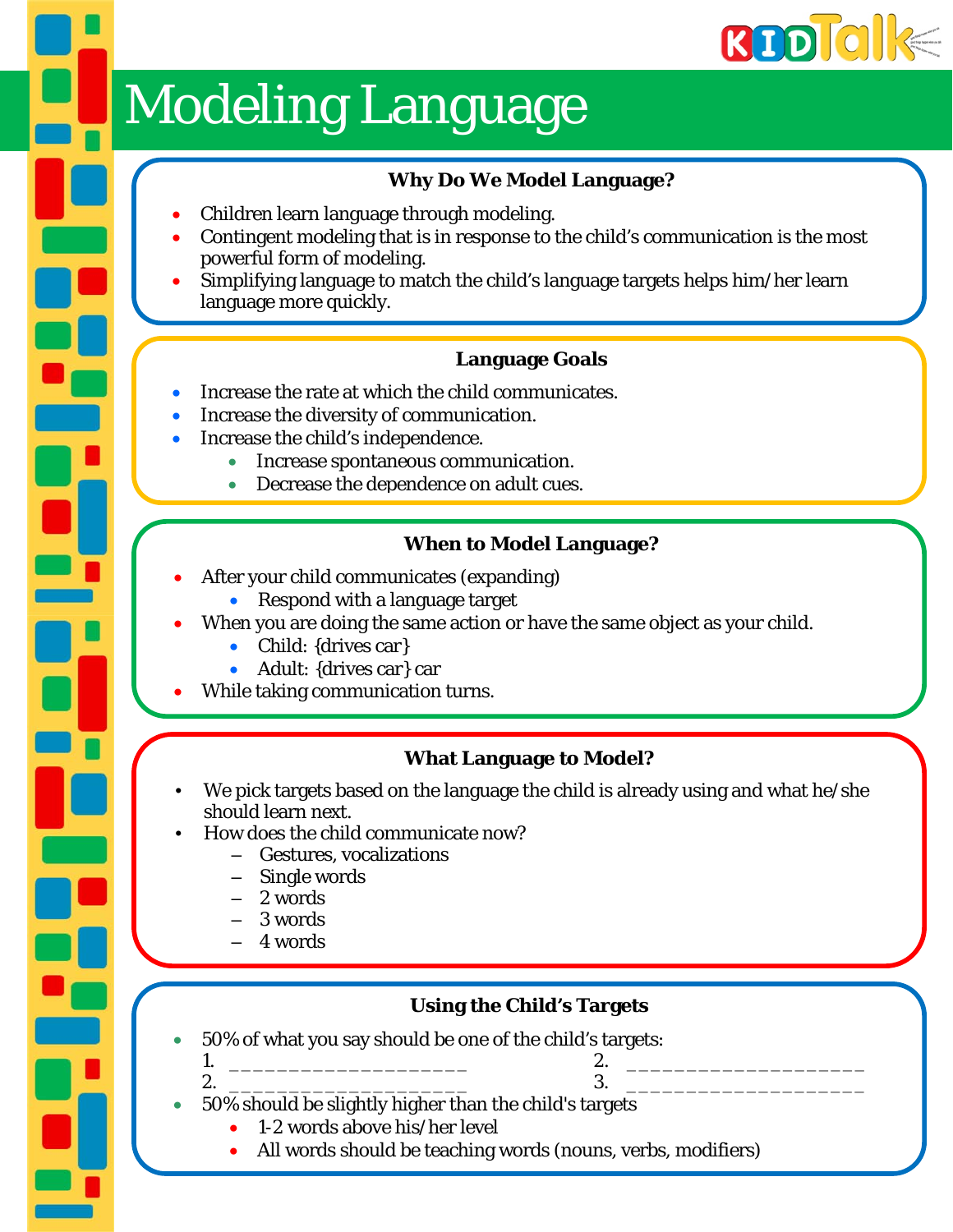# **RODICI**

## **Expanding Communication**

### **What is an expansion?**

- Expansion: adding more words to your child's communication.
- The most powerful expansion includes one of your child's communication targets.

### **Why expand communication?**

- Expansions immediately connect the child's communication to additional new communication.
- The more your child hears and practices language that is more complex, the better his/her language skills become.
- When you give your child a little more language than he/she gives you, he/she hears more about the topic in which he/she is interested.
- Expansions help your child learn new vocabulary and talk in more complex sentences.

### **How to expand communication?**

- Gestures: by imitating the gesture or taking/touching the object while labeling the word, you are increasing the saliency of the word and making it more likely that your child will learn this new word.
	- Point/reach:
		- Child: {points to/reaches for ball}.
		- Adult: {points to/reaches for ball} ball.
	- Show
		- Child: {holds up block}.
		- Adult: {points to block} block.
	- Give
		- Child: {gives adult car to drive}.
			- Adult: {takes the car} car.
- Vocalizations: by replacing the vocalization with the word you want your child to say and by imitating his action or pointing to an object you are increasing the saliency of the word and making it more likely that your child will learn this new word.
	- Child: {says "ah" and is walking the cow}.
	- Adult: {walks the cow} walk.
- Words: by adding words to your child's words you connect a new word to a word your child already knows, which increases the saliency of the new word and makes it more likely that your child will learn this new word.
	- Child: car.
	- Adult: drive car.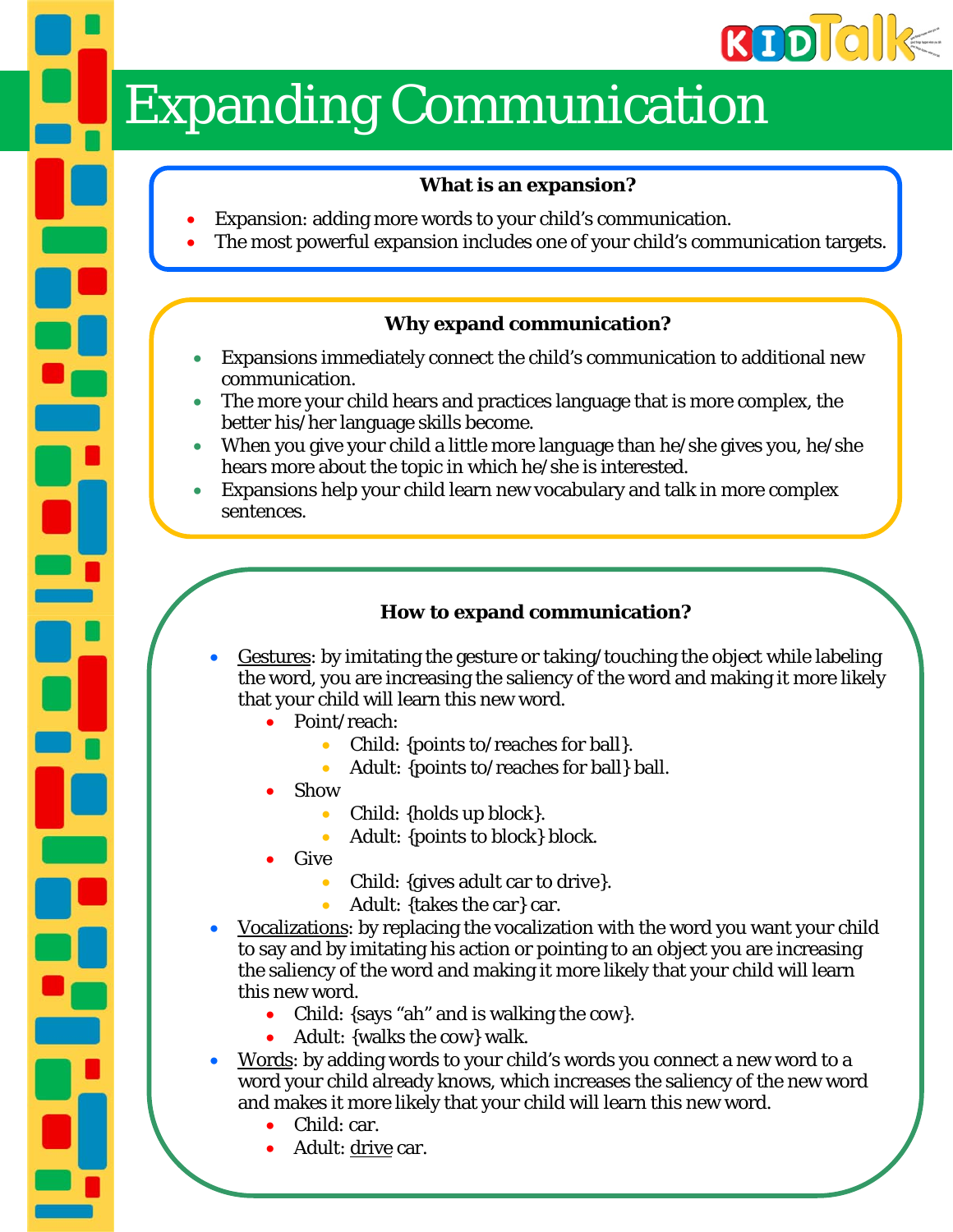# **REDIGI**

## Mirroring and Mapping

### **What is Mirroring and Mapping?**

- Mirroring: when the adult imitates the child's nonverbal behaviors.
- Mapping: when the adult "maps" language onto these nonverbal behaviors.

### **Why Use Mirroring and Mapping?**

- Mirroring allows the adult to join the interaction with the child.
- Mirroring allows the adult to be responsive when the child is not communicating.
- Mapping provides the child with a language rich description of the activity.
- Mirroring and mapping allows the adult and child to have balanced turns.
	- Child: {drives car}

R

- Adult:  $\{drives car\}$  I drive the blue car.
- When the adult "mirrors" or imitates the child, the child is more likely to orient toward the adult since the adult is doing what is of interest to the child.
- What the adult says is more meaningful to the child since the adult and child are both engaging in the same activity and language is "mapped" right on top of what the child is doing.



### **How and When to Mirror and Map?**

- Use mirroring and mapping when the child is not communicating.
- Mapping must come after mirroring.
- First imitate the action and then label the action with words.
	- Child :  ${feeds$  baby  $}$
	- Adult: {feeds baby} we feed the baby some milk.
- Mirror the child's actions close to the child's actions to make language more salient.
- Avoid mirroring behaviors that are unacceptable (e.g., throwing toys, hitting).
- Balance mapping and playing (e.g., don't over map).

### **Using Strategies at Home**

\_\_\_\_\_\_\_\_\_\_\_\_\_\_\_\_\_\_\_\_\_\_\_\_\_\_\_\_\_\_\_\_\_\_\_\_\_\_\_\_\_\_\_\_\_\_\_\_\_\_\_\_\_\_\_\_\_\_\_\_\_\_\_\_\_\_\_\_\_\_\_\_\_\_\_\_\_\_\_\_\_\_\_\_\_\_\_\_\_\_\_\_\_\_\_\_ 

\_\_\_\_\_\_\_\_\_\_\_\_\_\_\_\_\_\_\_\_\_\_\_\_\_\_\_\_\_\_\_\_\_\_\_\_\_\_\_\_\_\_\_\_\_\_\_\_\_\_\_\_\_\_\_\_\_\_\_\_\_\_\_\_\_\_\_\_\_\_\_\_\_\_\_\_\_\_\_\_\_\_\_\_\_\_\_\_\_\_\_\_\_\_\_\_ 

- During what activities at home can you "mirror" and "map"?
- What will you do? What will you say?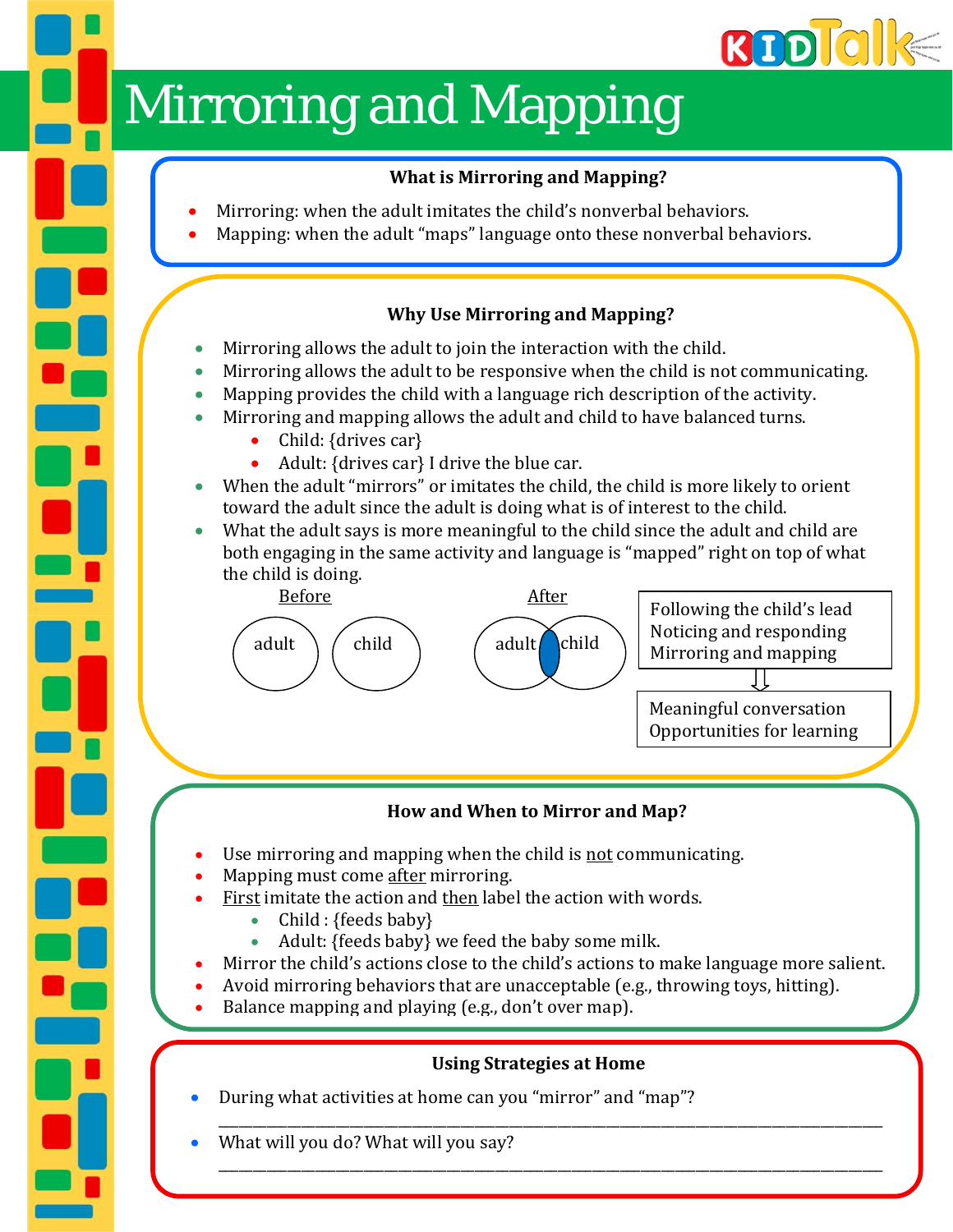

## **Preventing Challenging Behavior**

### **Make the World Predictable – Establish Routines and Schedules**

- Consistent schedules and routines help children make sense of the world
- Helps children understand daily expectations
- Children with language delays may not understand or retain information given verbally, making transitions between activities difficult.

### **Use a Timer to Help with Transitions**

- Establish the expectation that when the timer beeps the activity is over.
- A timer:
	- Ensures the time increment is concrete and consistent
	- Transfers the focus from the parent to the timer. The timer ends the activity, not the parent.
	- Can help extend engagement in a non-preferred activity ("we eat until the timer beeps")
	- Helps the child transition to the next activity

### **Use a Visual Schedule**

- A visual schedule is a series of pictures that shows the activities for a given day or part of a given day (e.g., wash hands, eat dinner, take bath, go to bed).
- For children with language delays, visual information is often easier to understand than verbal information.
- A visual schedule:
	- Serves as a non-verbal point of reference
	- Provides structure and predictability
	- Makes abstract concepts such as "later," "next," or "last" more concrete
	- Can help with transitions from one activity to the next.

### **Offer Choices**

- Choice making lets your child feel like they have more control.
- Offering choices that are acceptable to you, allows your child to feel included in the decision process and therefore may be more willing to comply with tasks.
- For children with language delays, choices with a visual (e.g., object that represent the choices) are often easiest to understand.
- Example: Cleaning your child's room
	- Think of two choices that are acceptable to you
	- Do you want to make your bed (point to bed) or put away your clothes (point to clothes) first?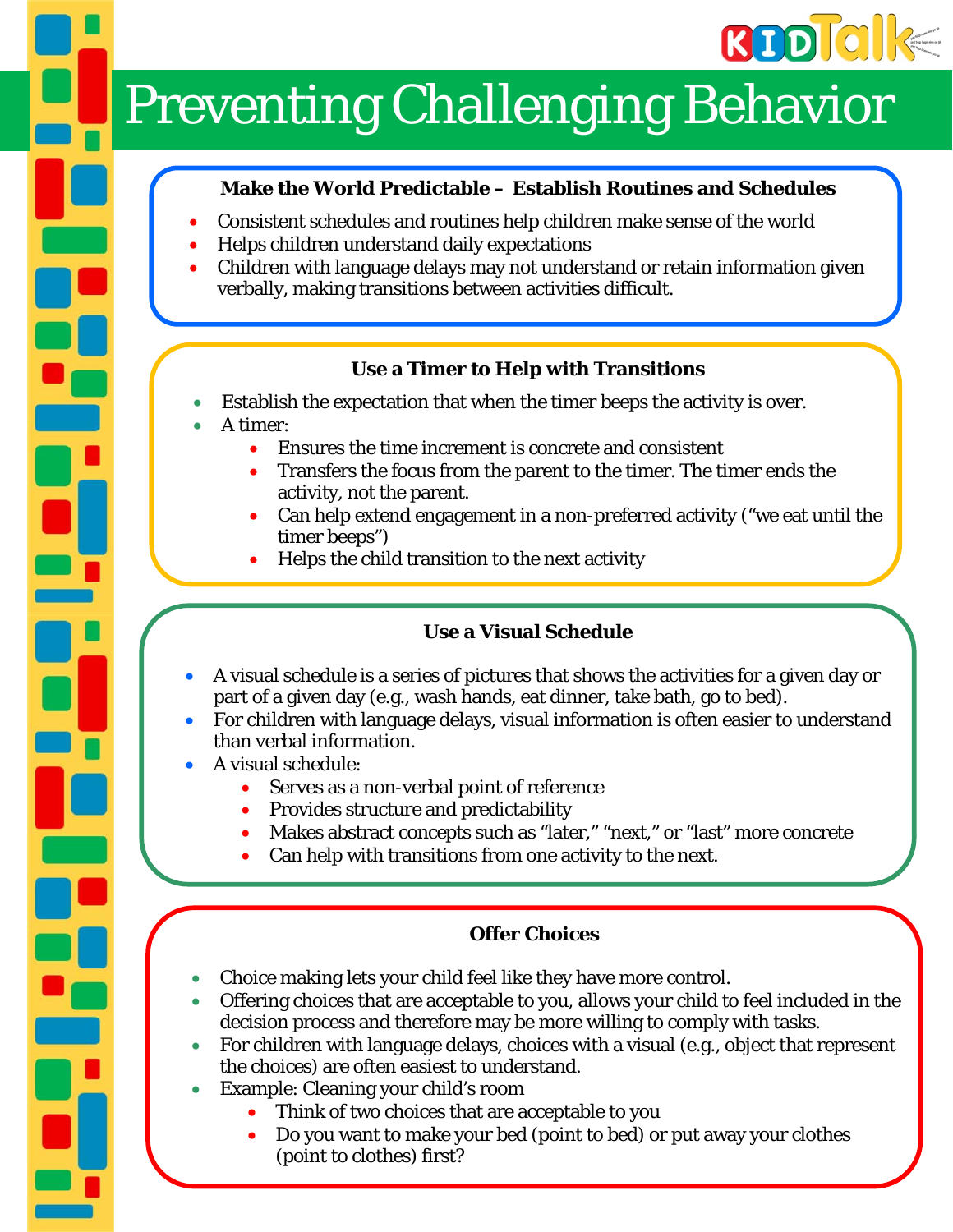

## Parent training: Teach-Model-Coach-Review

### **Why Do We Teach Parents?**

- Parents are children's first language teachers
- Amount of parent talk directed to children is associated with more positive language development (Hart & Risely, 1995)
- Teaching parents specific effective strategies may reduce parental stress and increase child generalization of skills

### **Teach**

- 1 hour parent session that provides and overview of a strategy
	- Define the strategy
	- Give rational for the strategy
	- Provide video examples of the therapist using the strategy with the child and the child responding positively to the strategy
	- Practice the strategy through role playing and worksheets.

### **Model**

- Intervention sessions between 45-60 minutes
	- o Quick review of the strategy and collaborative plan for the session
	- o Therapist models the strategy and narrates when she is doing the target strategy
		- She said "ball and then I said "roll ball" and that was an expansion

### **Coach**

- The parent practices the strategy with the child and the therapist coaches the parent
	- The coach gives the parent specific praise for using strategies
	- e.g. "great responding" or "nice waiting"
- The coach gives specific constructive feedback about using a strategy
	- e.g. "next time he points to the ball I want you to point to the ball and say 'ball.'"

### **Review**

- After the practice session the therapist:
	- o Asks the parent how he or she feels about the session and target strategy
	- "What did you think about today's session?"
	- o Describe how the parent used the strategy
		- "I love how you responded every time Luke communicated, even when he pointed you gave him a word for what he was pointing to"
	- Connects parent use of the strategy with child's communication
		- "When you expanded when Mary said 'drive' to 'drive the car', she said 'drive car!' You taught her to say 'drive car' today!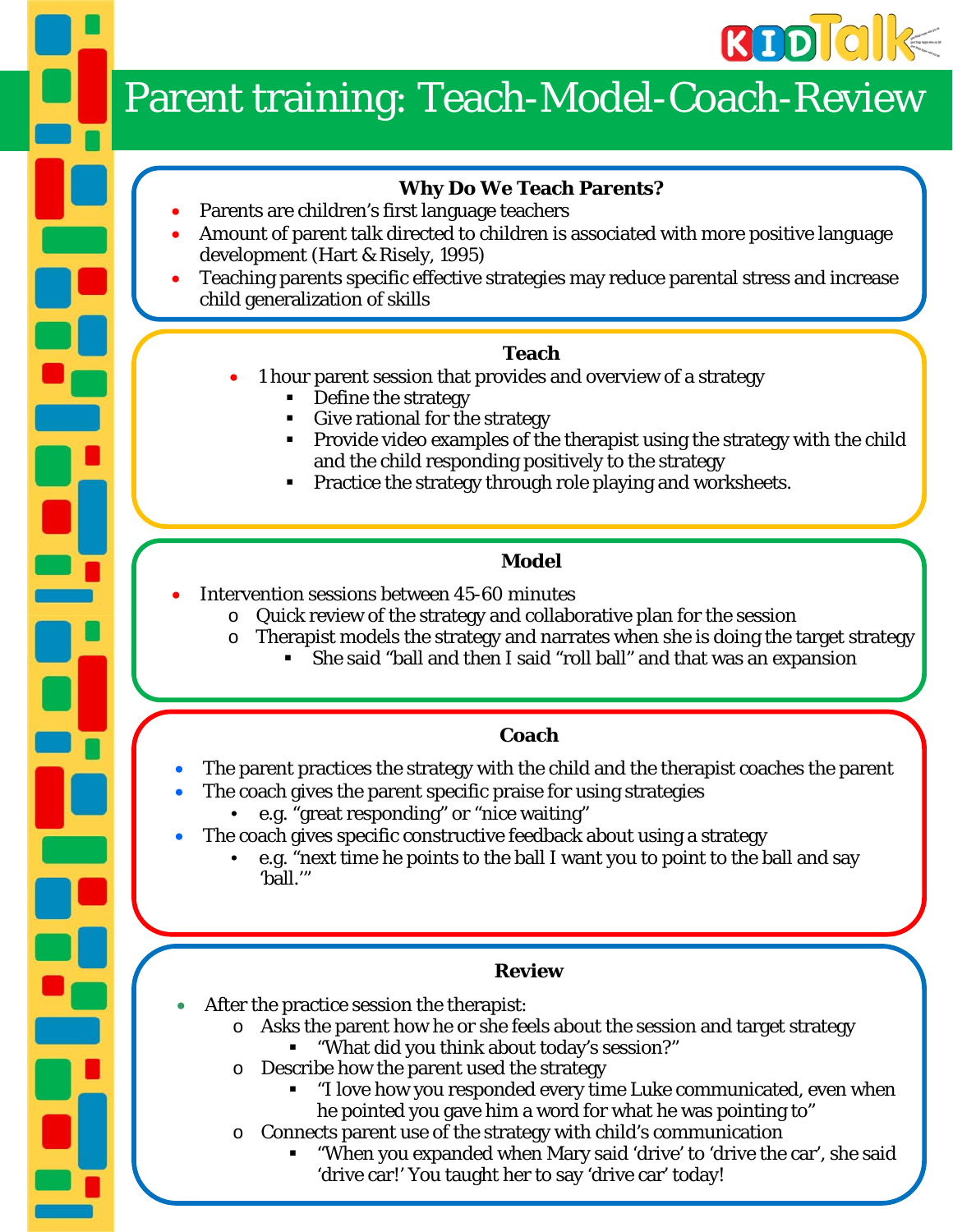#### **Fidelity Trackers: Matched Turns, Targets, Expansions**

Session #: \_\_\_\_\_\_\_\_ Student: \_\_\_\_\_\_\_\_\_\_

#### *Directions*:

For each adult utterance mark:

- 1. "Y" if it is matched and "N" if it is not matched
- 2. "Y" if it is a target and "N" if it is not a target

For each child utterance mark:

- 1. "Y" if it is an expansion and "N" if it is not an expansion. Do not mark Y or N if it is impossible to expand
- 2. Mark "G" for failing to respond to a gesture, "V" for failing to respond to vocalization and "W" for failing to respond to a word. It may also be helpful to note the time.

Enter values in last row into excel spreadsheet.

| <b>Adult Utterances</b> |              |                  | <b>Child Utterances</b>                                        |  |  |  |
|-------------------------|--------------|------------------|----------------------------------------------------------------|--|--|--|
| Matched (Y/N)           | Target (Y/N) | Expansions (Y/N) | Number of times failed to<br>respond to child<br>communication |  |  |  |
|                         |              |                  |                                                                |  |  |  |
|                         |              |                  |                                                                |  |  |  |
|                         |              |                  |                                                                |  |  |  |
|                         |              |                  |                                                                |  |  |  |
|                         |              |                  |                                                                |  |  |  |
|                         |              |                  |                                                                |  |  |  |
|                         |              |                  |                                                                |  |  |  |
|                         |              |                  |                                                                |  |  |  |
|                         |              |                  |                                                                |  |  |  |
|                         |              |                  |                                                                |  |  |  |
|                         |              |                  |                                                                |  |  |  |
|                         |              |                  |                                                                |  |  |  |
|                         |              |                  |                                                                |  |  |  |
|                         |              |                  |                                                                |  |  |  |
|                         |              |                  |                                                                |  |  |  |
|                         |              |                  |                                                                |  |  |  |
|                         |              |                  |                                                                |  |  |  |
|                         |              |                  |                                                                |  |  |  |
|                         |              |                  |                                                                |  |  |  |
|                         |              |                  |                                                                |  |  |  |
|                         |              |                  |                                                                |  |  |  |
|                         |              |                  |                                                                |  |  |  |
|                         |              |                  |                                                                |  |  |  |
|                         |              |                  |                                                                |  |  |  |
|                         |              |                  |                                                                |  |  |  |
|                         |              |                  |                                                                |  |  |  |
|                         |              |                  |                                                                |  |  |  |
|                         |              |                  |                                                                |  |  |  |
|                         |              |                  |                                                                |  |  |  |
|                         |              |                  |                                                                |  |  |  |
|                         |              |                  |                                                                |  |  |  |
|                         |              |                  |                                                                |  |  |  |
|                         |              |                  | Total "G"                                                      |  |  |  |
| Total "Y"               | Total "Y"    | Total "Y"        | Total "V"                                                      |  |  |  |
| Total "N"               | Total "N"    | Total "N"        | Total "W"                                                      |  |  |  |
| % Matched:              | % Targets:   | % Expansions:    | <b>Total Missed:</b>                                           |  |  |  |
| $Y/(Y+N)$               | $Y/(Y+N)$    | $Y/(Y+N)$        | (G+V+W)/(Y+ N expansions)                                      |  |  |  |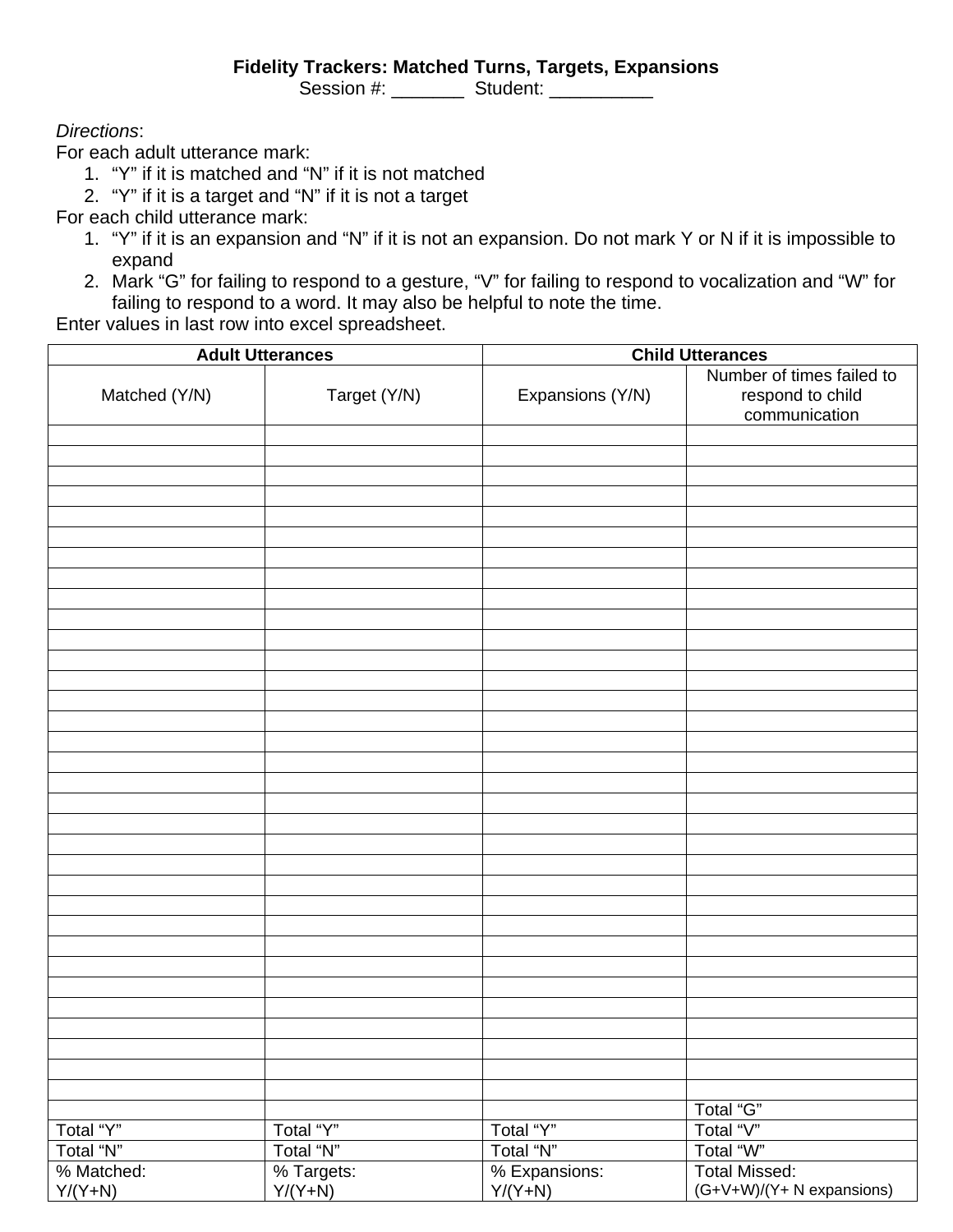#### **Fidelity Trackers: Time Delays**

Session #: \_\_\_\_\_\_\_\_ Student: \_\_\_\_\_\_\_\_\_

*Time Delay (TD) Strategies: For each TD strategy used, complete the following information. Score 1 for "yes" and 0 for "no.".* 

| <b>TD Strategy</b><br>Used<br>(write strategy) | Natural and<br>doesn't disrupt | <b>Waited for</b><br>Communication | Gives<br>object/action | Ends correctly                     | <b>Total Score</b> |
|------------------------------------------------|--------------------------------|------------------------------------|------------------------|------------------------------------|--------------------|
|                                                |                                |                                    |                        |                                    |                    |
|                                                |                                |                                    |                        |                                    |                    |
|                                                |                                |                                    |                        |                                    |                    |
|                                                |                                |                                    |                        |                                    |                    |
|                                                |                                |                                    |                        |                                    |                    |
|                                                |                                |                                    |                        |                                    |                    |
|                                                |                                |                                    |                        |                                    |                    |
|                                                |                                |                                    |                        |                                    |                    |
|                                                |                                |                                    |                        |                                    |                    |
|                                                |                                |                                    |                        |                                    |                    |
|                                                |                                |                                    |                        |                                    |                    |
|                                                |                                |                                    |                        |                                    |                    |
|                                                |                                |                                    |                        |                                    |                    |
|                                                |                                |                                    |                        |                                    |                    |
|                                                |                                |                                    |                        |                                    |                    |
|                                                |                                |                                    |                        | <b>Total above 4</b>               |                    |
|                                                |                                |                                    |                        | <b>Total below 4</b>               |                    |
|                                                |                                |                                    |                        | <b>Total TDs</b><br>(include TLIs) |                    |

*Is the adult is using too many TD strategies (e.g., disrupting the flow of play)? Yes / No*